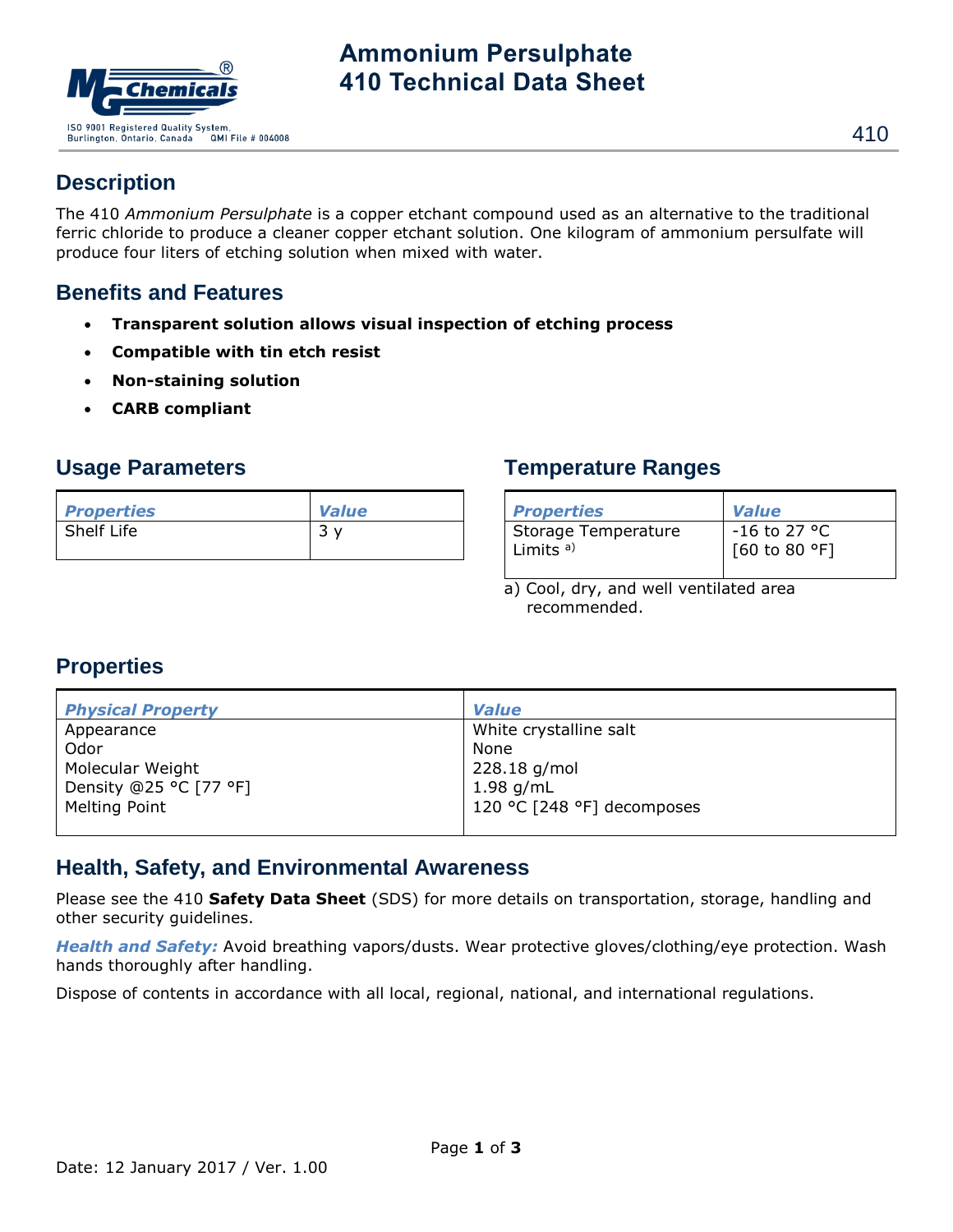

# **Ammonium Persulphate 410 Technical Data Sheet**

| <b>HEALTH:</b>              |  |
|-----------------------------|--|
| <b>FLAMMABILITY:</b>        |  |
| <b>PHYSICAL HAZARD:</b>     |  |
| <b>PERSONAL PROTECTION:</b> |  |

**HMIS® RATING NFPA® 704 CODES**



*Approximate HMIS and NFPA Risk Ratings Legend*: 0 (Low or none); 1 (Slight); 2 (Moderate); 3 (Serious); 4 (Severe)

## **Application Instructions**

Follow the procedure below for best results. If further directions for etching or making a printed circuit board (PCB), consult the photofabrication process guide available free from your dealer.

- 1. Dilute 250 g per L (2.2 lb per gallon) of ammonium persulfate to water.
- 2. Fully immerse copper board in solution.
- 3. (Optional) Agitate until etching action is complete.

#### **To speed up etching**

Warm the ammonium persulfate solution to 40 °C [104 °F].

**ATTENTION!** Use only glass or plastic containers.

**NOTE:** Recommended use of pressure release valve if storing for later use.

## **Packaging and Supporting Products**

| Cat. No. | <b>Packaging</b> | <b>Net Weight</b> |        | <b>Packaging Weight</b> |                       |
|----------|------------------|-------------------|--------|-------------------------|-----------------------|
| 410-1KG  | <b>Bottle</b>    | 1 ka              | 2.2 lb | 7 kg $a)$               | $15 lb$ <sup>a)</sup> |

a) Case pack of 6

#### **Related Products and Etching Kits**

- *Economy Etching Kit*: Cat. No. 416-ES
- *Photofabrication Kit*: Cat. No. 416-K
- *Professional Etching Kit*: Cat. No. 416-E